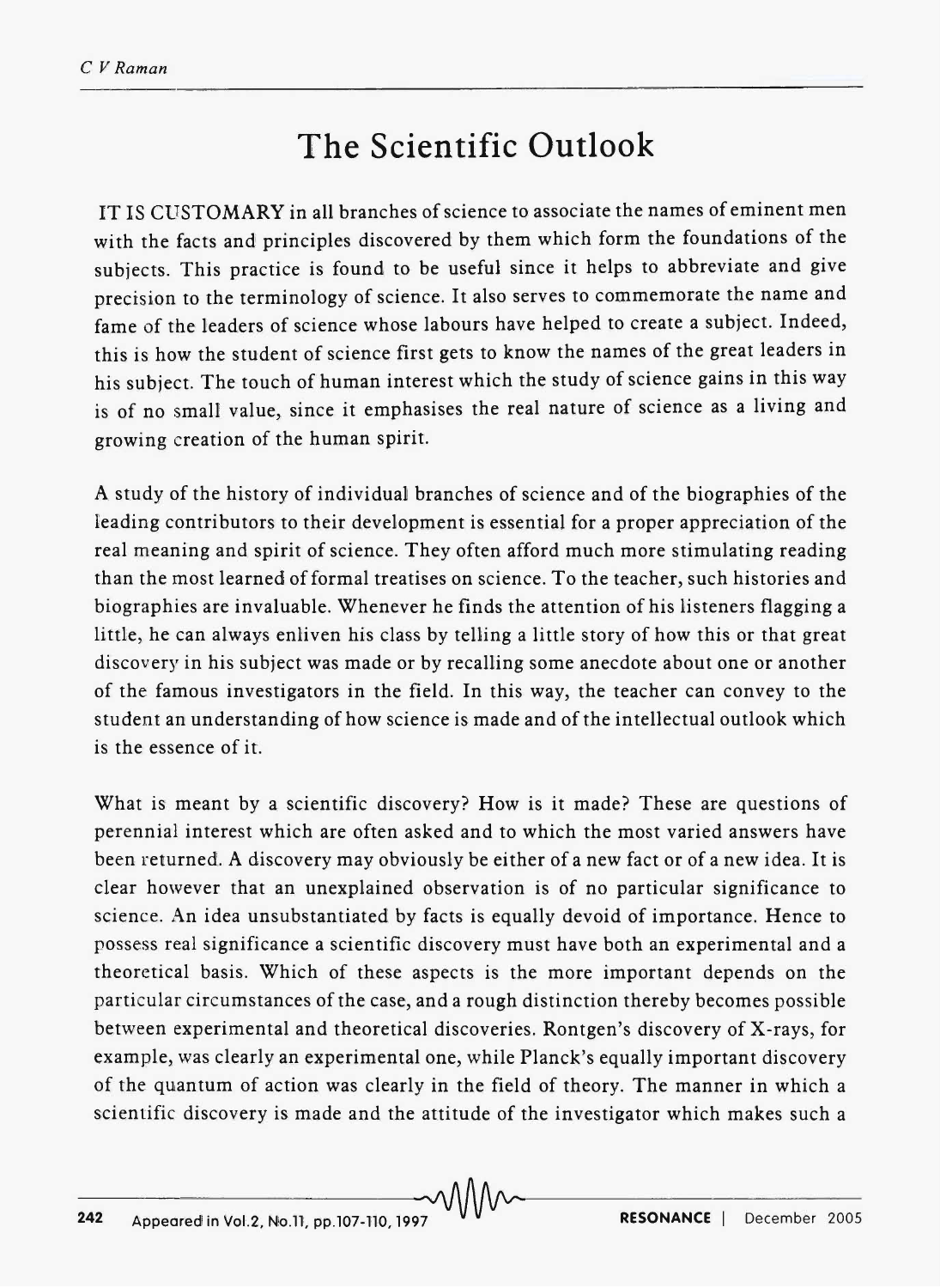$\Rightarrow$ 

 $=$ 

discovery possible are obviously very different in the two cases. This distinction between the attitudes of the experimenter and the theorist is most obvious in the mathematical sciences. It is much less obvious in those sciences which rest more exclusively on an empirical foundation and in which observation of facts and thinking about facts are less easily separable processes.

The word discovery suggests a dramatic and exciting event, like finding a fifty-carat diamond in a ploughed field, for example. The history of science is indeed full of such dramatic discoveries, the drama and the excitement being particularly manifested in the personal behaviour of the scientist immediately following the event. I could tell one or two stories myself of such incidents in the life of a scientist. The classic story is that of Archimedes who rushed into the street straight from his bath with nothing on, crying "Eureka eureka", when his famous principle of hydrostatics flashed into his mind. The point of the story is the intense emotion aroused by a sense of the overwhelming importance of the new idea. The joy and exaltation felt at such a moment are indescribable. Indeed, such dramatic moments come into the life of even the most devoted follower of science but once or twice in his career. They are the greatest reward of a lifetime spent in the pursuit of knowledge for its own sake. Lesser discoveries come oftener and are a source of profound satisfaction and encouragement to the investigator. But they do not make such soul-stirring drama.

It should be mentioned that the reception given at first to even capital discoveries by the outer world is not always one of respectful admiration for the achievement of the discoveries. One of the commonest ways in which the achievement is sought to be minimised by the unthinking or the envious is by attributing it to accident or a stroke of luck akin to the winning of a lottery ticket. Such comments are of course deplorable and indeed quite meaningless. The idea that a scientific discovery can be made by accident is ruled out by the fact that the accident, if it is one, never occurs except to the right man. The happy discoverer in science is invariably a seeker after knowledge and truth working in a chosen field of his own and inspired in his labours by the hope of finding at least a little grain of something new. The commentators who like to consider discoveries as accidents forget that the most important part of a scientific discovery is the recognition of its true nature by the observer, and this is scarcely possible if he does not possess the requisite capacity or knowledge of the subject. Rarely indeed are any scientific discoveries made except as the result of a carefully thought-out programme of work. They come, if they do come, as the reward of months or years of systematic study and research in a particular branch of knowledge.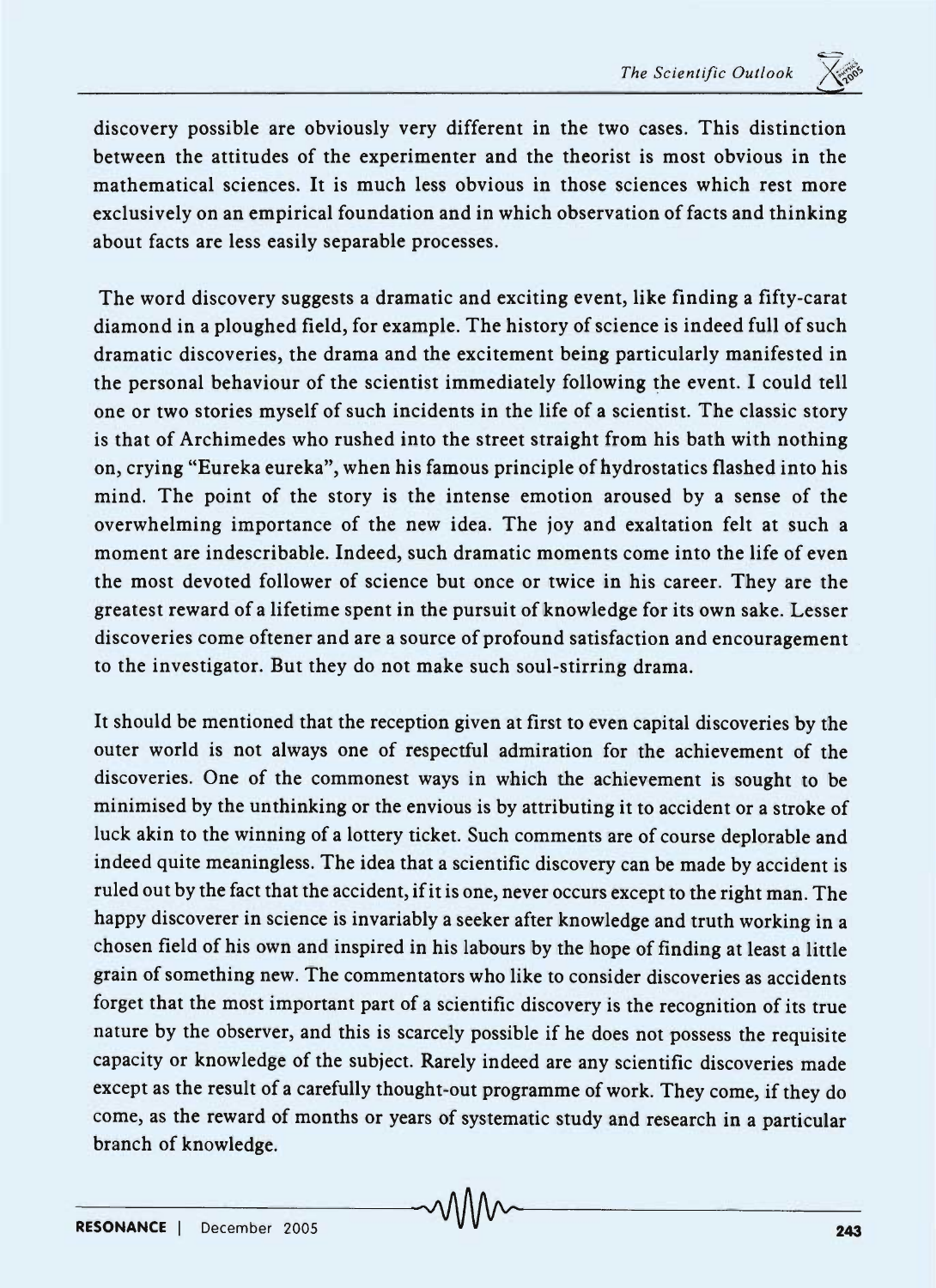If the world is sometimes slow to recognize the importance of fundamentally new experimental facts, it is not to be wondered at if it is slower still in appreciating and accepting new theoretical ideas. Usually, such new ideas are looked upon with indifference or suspicion, and many years of persistent advocacy and powerful observational support are required before the investigator can hope to see his ideas generally accepted. The story is often told of Arrhenius and the doctorate thesis which he presented to Stockholm University containing his new ideas regarding the nature of solutions, supported by a great volume of experimental data. All that he received for his epoch-making work was a fourth-class degree permanently disqualifying him from an academic career. Arrhenius happily survived this experience, and lived to receive the Nobel Prize and to be venerated as his country's greatest scientist. But there are, unhappily, other instances of youthful genius being repressed and completely suppressed as well.

If there is one fact more than any other which stands out in the history of science, it is the remarkable extent to which great discoveries and youthful genius stand associated together. Scores of instances can be quoted in support of this proposition. Indeed, if one were to attempt to write a treatise on any branch of science in which all discoveries made by youthful workers were left out, there would be very little left to write about. The fact of the matter appears to be that, other things being the same, the principal requisite for success in scientific research is not the maturity of knowledge associated with age and experience, but the freshness of outlook which is the natural attribute of youth. The conservatism which develops with increasing age is thus revealed as a factor which militates against great achievement in science. The great ideas seem to come most easily to youthful minds. Since however much time is required to work out a new idea properly and fully, age and experience are not altogether useless in science. Up to a certain point, the conservatism bred by age may even be useful as a brake on the wilder flights of youthful imagination. Further even the elderly may, if they so choose, retain and cherish a youthful spirit and outlook. So long, therefore, as they do not allow the conservatism of age to function as a suppressor of youthful genius, the elderly may continue to find themselves useful as guides and inspirers of research. On this view, indeed, the principal function of the older generation of scientific men is to discover talent and genius in the younger generation and to provide ample opportunities for its free expression and expansion.

So far I have said little about the nature of the urge which leads the elite few to devote themselves to science and live laborious days in its service. This is a part of the larger question, what is it that drives men to devote themselves to any type of idealistic activity?

 $244M$